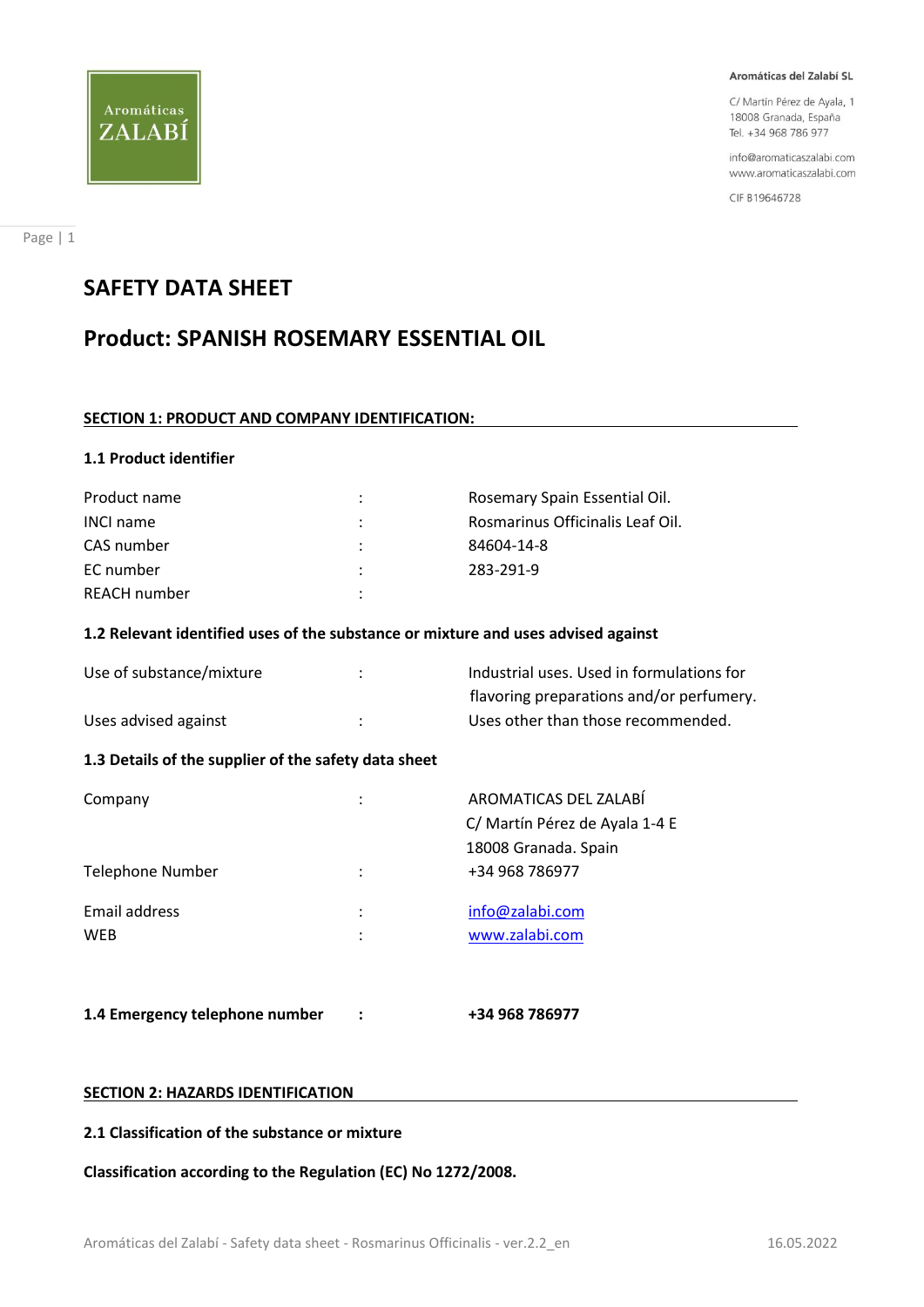C/ Martín Pérez de Ayala, 1 18008 Granada, España Tel. +34 968 786 977

info@aromaticaszalabi.com www.aromaticaszalabi.com

CIF B19646728

# Page | 2

Aromáticas

ZALABÍ

Skin sensitization, Category 1 **H317:** May cause an allergic skin reaction. Serious eye damage, Category 1 discussed and H318: Causes serious eye damage. Specific target organ toxicity, Category 2 **H371: May cause damage to organs.** Short-term acute aquatic Hazard, C1 H400: Very toxic to aquatic life.

Flammable liquids, Category 3 H226: Flammable liquid and vapor. Aspiration hazard, Category 1 **H304: May be fatal if swallowed and enters airways.** Skin irritation, Category 2 **H315:** Causes skin irritation.

Long-term chronic aquatic Hazard, C1 H410: Very toxic to aquatic life with long lasting effects.

# **2.2 Label elements - Labelling (REGULATION (EC) No 1272/2008)**

| Hazard pictograms        |                                                                                                                                                                                                                                                                                                                                                                                                                                                                                   |
|--------------------------|-----------------------------------------------------------------------------------------------------------------------------------------------------------------------------------------------------------------------------------------------------------------------------------------------------------------------------------------------------------------------------------------------------------------------------------------------------------------------------------|
| Signal word              | <b>DANGER</b>                                                                                                                                                                                                                                                                                                                                                                                                                                                                     |
| <b>Hazard statements</b> | H226: Flammable liquid and vapor.<br>H304: May be fatal if swallowed and enters airways.<br>H315: Causes skin irritation.<br>H317: May cause an allergic skin reaction.<br>H318: Causes serious eye damage.<br>H371: May cause damage to organs.<br>H410: Very toxic to aquatic life with long lasting<br>effects.                                                                                                                                                                |
| Precautionary statements | <b>Prevention:</b><br>P210: Keep away from heat, hot surfaces, sparks,<br>open flames and other ignition sources. No smoking.<br>P260: Do not breathe dust/ fume/gas/ mist/vapors.<br>P273: Avoid release to the environment.<br>P280: Wear protective gloves/ eye protection/ face<br>protection.<br><b>Response:</b><br>P301 + P310: If swallowed: Immediately call a<br>poison center/doctor.<br>P331: Do NOT induce vomiting.<br>P305 + P351 + P338 + P310: If in eyes: Rinse |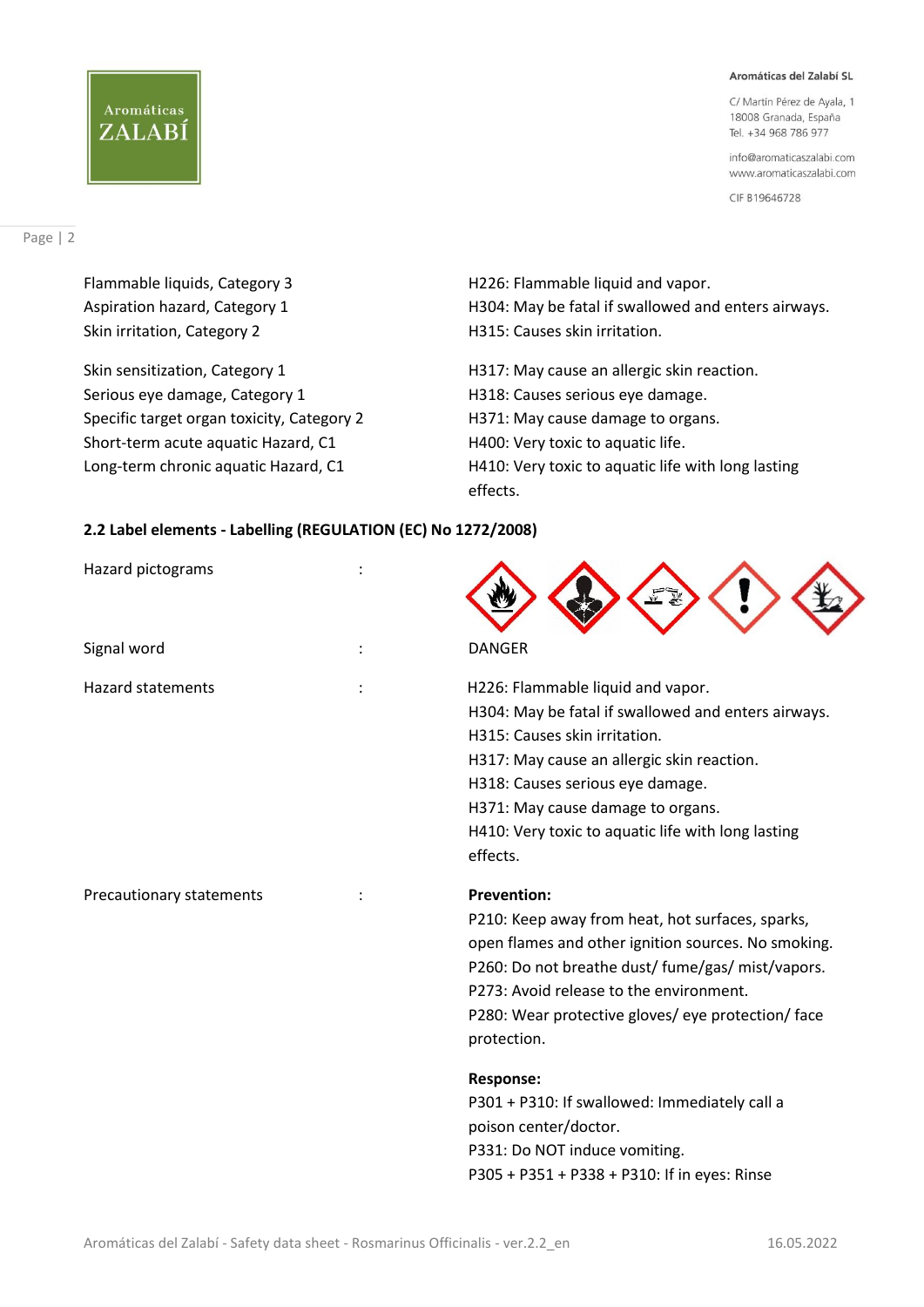# Aromáticas ZALABÍ

#### Aromáticas del Zalabí SL

C/ Martín Pérez de Ayala, 1 18008 Granada, España Tel. +34 968 786 977

info@aromaticaszalabi.com www.aromaticaszalabi.com

CIF B19646728

Page | 3

 cautiously with water for several minutes. Remove contact lenses, if present and easy to do. Continue rinsing. Immediately call a poison center/doctor. P370 + P378: In case of fire: Use dry sand, dry chemical or alcohol-resistant foam to extinguish. P391: Collect spillage.

Hazardous components which must be listed on the label:

α - Pinene

1,8 - Cineol

Camphor

- Cis Ocimene
- β Pinene
- Caryophyllene
- δ -3-carene

# **2.3 Other hazards**

This substance/mixture contains no components considered to be either persistent, bio accumulative and toxic (PBT), or very persistent and very bio accumulative (vPvB) at levels of 0.1% or higher.

# **SECTION 3: COMPOSITION / INFORMATION ON INGREDIENTS**

# **3.1 Substances UVCB**

(Substance of Unknown or Variable composition, Complex reaction products or Biological materials).

# **Hazardous components:**

| Chemical name     | Identifier                            | Concentration<br>(% w/w) | Classification                                                                                                                             |
|-------------------|---------------------------------------|--------------------------|--------------------------------------------------------------------------------------------------------------------------------------------|
| $\alpha$ - Pinene | CAS-No.: 80-56-8<br>EC-No.: 201-291-9 | $18 - 26$                | Flam. Liq. 3; H226 Skin Irrit. 2; H315<br>Skin Sens. 1; H317 Asp. Tox. 1; H304<br>Aquatic Acute 1; H400 Aquatic<br>Chronic 1; H410 Aquatic |
| 1,8 - Cineol      | CAS-No.: 470-82-6                     | $16 - 23$                | Flam. Liq. 3; H226 Skin Sens. 1; H317                                                                                                      |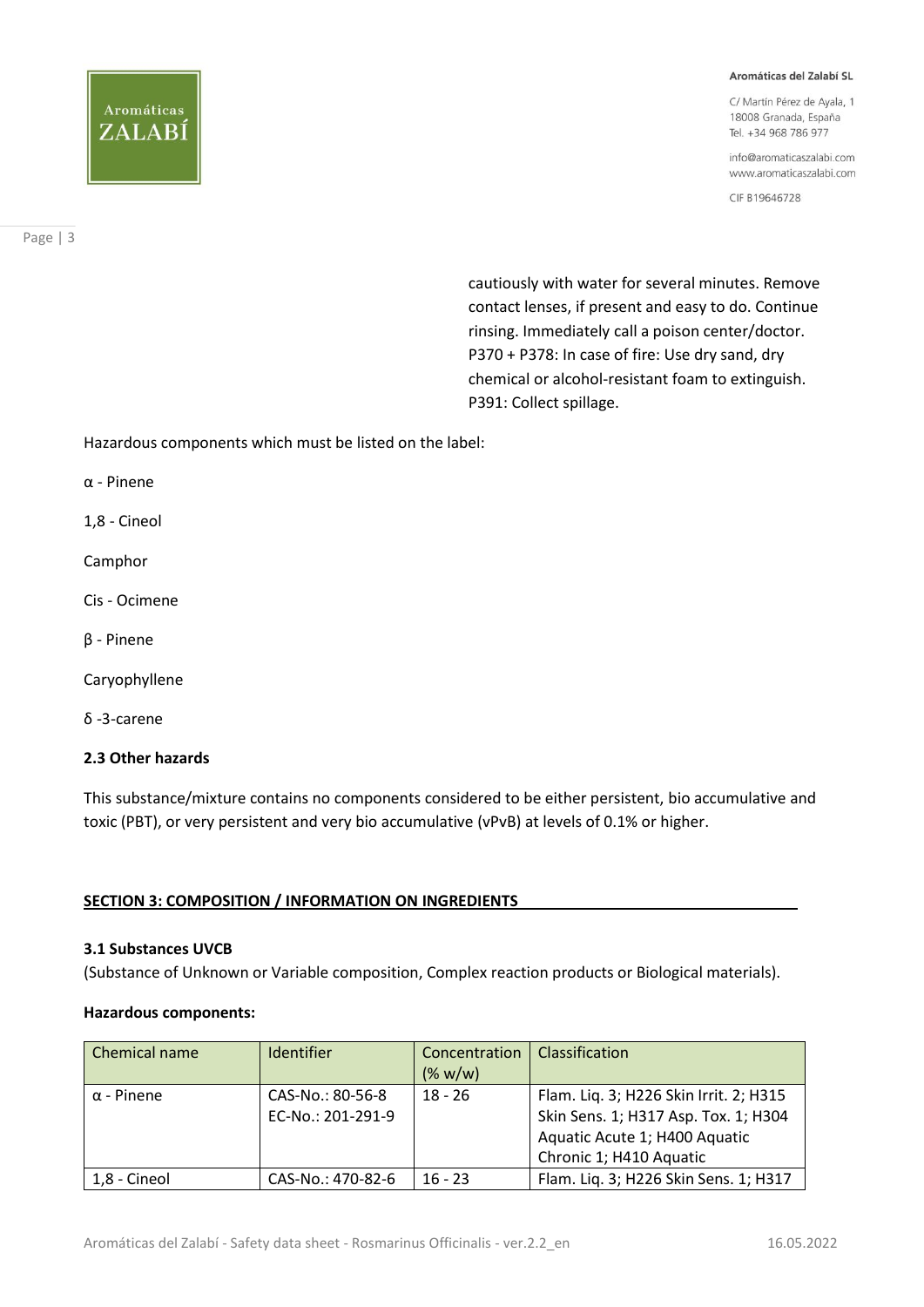C/ Martín Pérez de Ayala, 1 18008 Granada, España Tel. +34 968 786 977

info@aromaticaszalabi.com www.aromaticaszalabi.com

CIF B19646728

# Page | 4

|                       | EC-No.: 207-431-5  |                |                                        |
|-----------------------|--------------------|----------------|----------------------------------------|
| Camphor               | CAS-No.: 76-22-2   | $12,5 - 22$    | Aquatic Chronic 2; H411 Acute Tox.     |
|                       | EC-No.: 200-945-0  |                | 4; H302 Acute Tox. 4; H332 STOT SE     |
|                       |                    |                | 2; H371 Flam. Sol. 2; H228             |
| Camphene              | CAS-No.: 79-92-5   | $7 - 13$       | Flam. Sol. 2; H228 Eye Irrit. 2; H319  |
|                       | EC-No.: 201-234-8  |                | Aquatic Acute 1; H400 Aquatic          |
|                       |                    |                | Chronic 1; H410                        |
| Cis-ocimene           | CAS-No.: 5989-27-5 | $2, 5 - 10$    | Flam. Liq. 3; H226 Skin Irrit. 2; H315 |
|                       | EC-No.: 227-813-5  |                | Skin Sens. 1; H317 Aquatic Acute 1;    |
|                       |                    |                | H400 Aquatic Chronic 1; H410           |
| Borneol               | CAS-No.: 507-70-0  | $1 - 4,5$      | Flam. Sol. 2; H228                     |
|                       | EC-No.: 208-080-0  |                |                                        |
| $\beta$ - Pinene      | CAS-No.: 127-91-3  | $2 - 5$        | Flam. Liq. 3; H226 Skin Irrit. 2; H315 |
|                       | EC-No.: 204-872-5  |                | Skin Sens. 1; H317 Asp. Tox. 1; H304   |
|                       |                    |                | Aquatic Acute 1; H400 Aquatic          |
|                       |                    |                | Chronic 1; H410                        |
| Linalool              | CAS-No.: 78-70-6   |                | Skin Irrit. 2; H315 Eye Irrit. 2; H319 |
|                       | EC-No.: 201-134-4  |                | Skin Sens. 1B; H317                    |
| P - Cymene            | CAS-No.: 99-87-6   | $1 - 2$        | Flam. Liq. 3; H226 Repr. 2; H361 Asp.  |
|                       | EC-No.: 202-796-7  |                | Tox. 1; H304 Aquatic Chronic 2; H411   |
| $\alpha$ - Terpineol  | CAS-No.: 98-55-5   | $1 - 4$        | Skin Irrit. 2; H315 Eye Irrit. 2; H319 |
| p-menth-1-en-8-ol     | EC-No.: 202-680-6  |                |                                        |
| $y$ - Terpinene       | CAS-No.: 99-85-4   | Less than 1    | Flam. Liq. 3; H226 Skin Irrit. 2; H315 |
|                       | EC-No.: 202-794-6  |                | Skin Sens. 1; H317                     |
| $\delta$ -3-carene    | CAS-No.: 13466-78- | Less than 1    | Flam. Liq. 3; H226 Skin Irrit. 2; H315 |
|                       | 9 EC-No.: 236-719- |                | Skin Sens. 1; H317 Asp. Tox. 1; H304   |
|                       | 3                  |                |                                        |
| 1-octen-3-ol          | CAS-No.: 3391-86-4 | Less than 0,25 | Acute Tox. 4; H302 Acute Tox. 4;       |
| (amyl vinyl carbinol) | EC-No.: 222-226-0  |                | H332 Skin Irrit. 2; H315 Eye Irrit. 2; |
|                       |                    |                | H319 Aquatic Acute 1; H400             |

# **SECTION 4: FIRST AID MEASURES**

# **4.1 Description of first aid measures**

General advice  $\qquad \qquad :$  Do not leave the victim unattended. If inhaled is a resource of the Remove person to fresh air and keep comfortable for breathing. If unconscious place in recovery position and seek medical advice. If symptoms persist call a physician.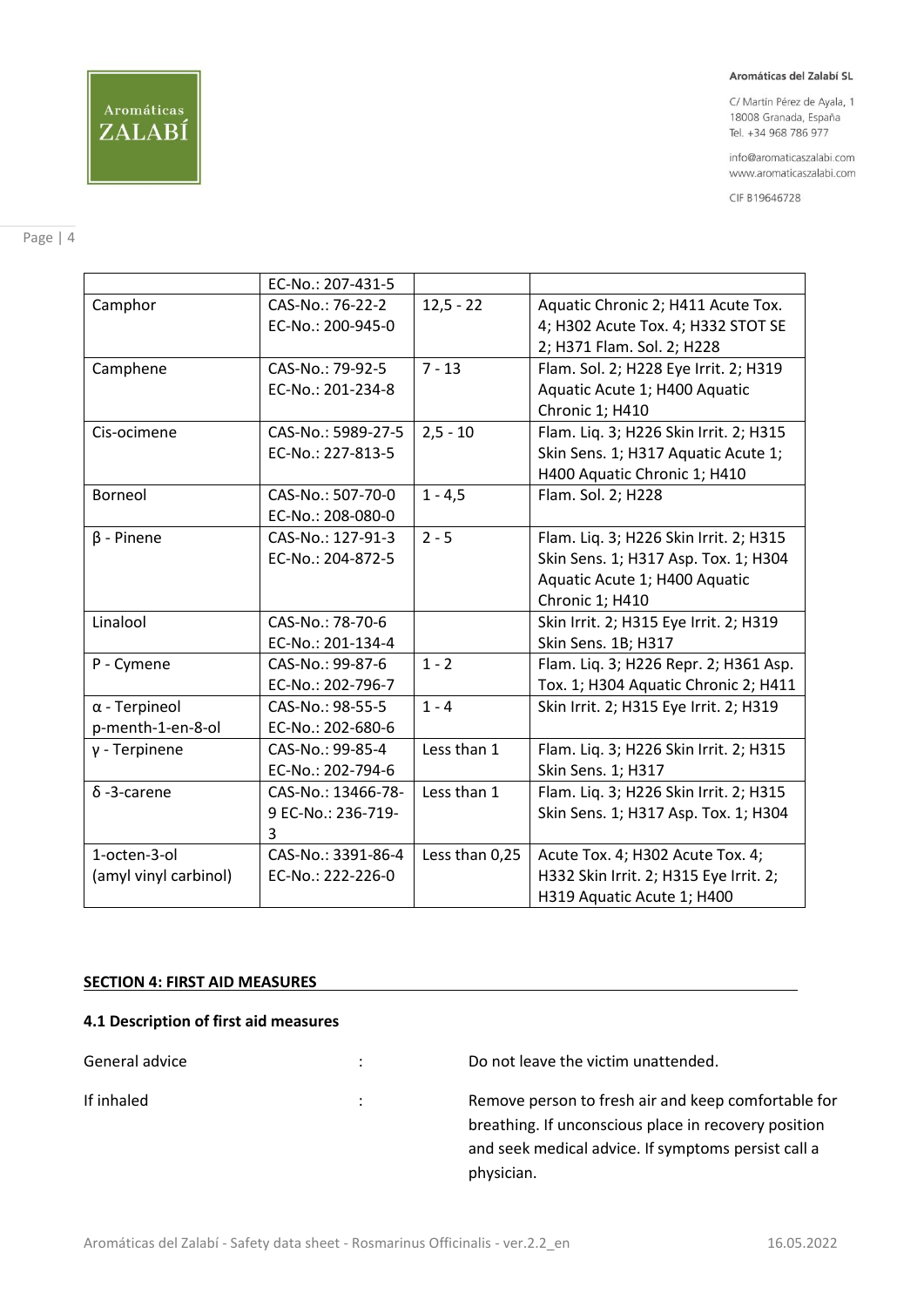C/ Martín Pérez de Ayala, 1 18008 Granada, España Tel. +34 968 786 977

info@aromaticaszalabi.com www.aromaticaszalabi.com

CIF B19646728

| If swallowed           | Keep respiratory tract clear. Rinse mouth with water.<br>Do not give milk or alcoholic beverages. Never give<br>anything by mouth to an unconscious person. If<br>symptoms persist call a physician and show this<br>container or label. |
|------------------------|------------------------------------------------------------------------------------------------------------------------------------------------------------------------------------------------------------------------------------------|
| In case of eye contact | Remove contact lenses. Protect unharmed eye. Rinse<br>with plenty of water for several minutes. If eye<br>irritation persists consult a specialist.                                                                                      |

# **4.2 Most important symptoms and effects, both acute and delayed**

Risks **National Community Community** Community Community Community Community Community Community Community Community Community Community Community Community Community Community Community Community Community Community Commu Causes skin irritation. May cause an allergic skin reaction. Causes serious eye damage. May cause damage to organs.

# **4.3 Indication of any immediate medical attention and special treatment needed**

In case of doubt or when symptoms of feeling unwell persist get medical attention. Never administer anything orally to persons who are unconscious. Treat symptomatically.

| <b>SECTION 5: FIREFIGHTING MEASURES</b>                   |  |                                                                                      |  |
|-----------------------------------------------------------|--|--------------------------------------------------------------------------------------|--|
| 5.1 Extinguishing media                                   |  |                                                                                      |  |
| Suitable extinguishing media                              |  | Extinguishing powder. Foam. Carbon dioxide.                                          |  |
| Unsuitable extinguishing media                            |  | Do not use water jet.                                                                |  |
| 5.2 Special hazards arising from the substance or mixture |  |                                                                                      |  |
| Specific hazards during firefighting                      |  | May release toxic, irritating and/or corrosive fumes.<br>Flammable liquid and vapor. |  |
| 5.3 Advice for firefighters                               |  |                                                                                      |  |
| Firefighting instructions                                 |  | Cool down the containers exposed to heat with a<br>water spray.                      |  |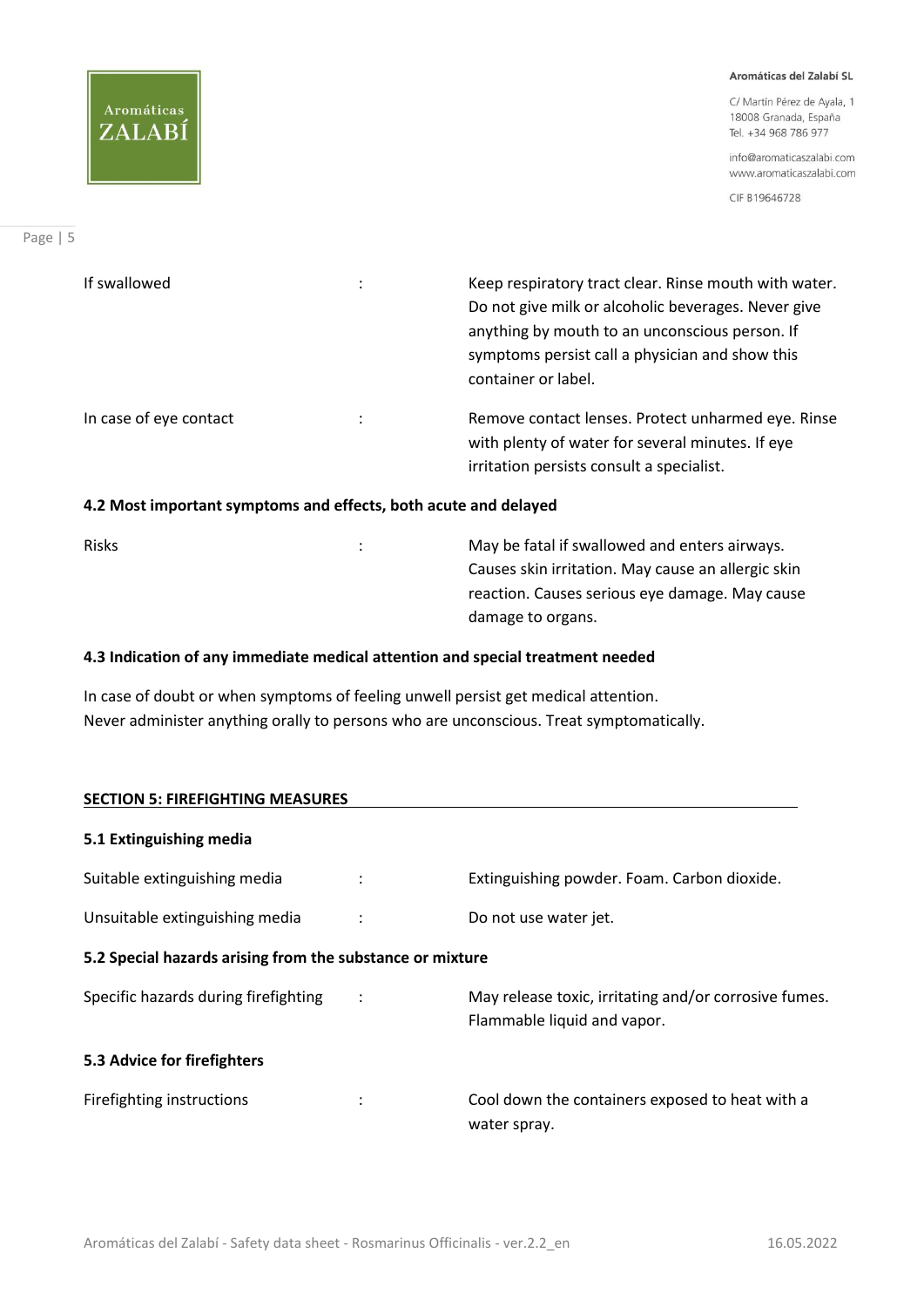# Aromáticas ZALABI

#### Aromáticas del Zalabí SL

C/ Martín Pérez de Ayala, 1 18008 Granada, España Tel. +34 968 786 977

info@aromaticaszalabi.com www.aromaticaszalabi.com

CIF B19646728

| Protection during firefighting | $\ddot{\phantom{0}}$ | Do not attempt to act without suitable<br>protective equipment.                                                                                         |
|--------------------------------|----------------------|---------------------------------------------------------------------------------------------------------------------------------------------------------|
| <b>Further information</b>     | ÷                    | Standard procedure for chemical fires.<br>Use extinguishing measures that are appropriate to<br>local circumstances and the surrounding<br>environment. |

# Note that:

- *1- Closed containers may build up pressure at elevated temperatures.*
- *2- Avoid inhalation of fumes or vapors. Use appropriate respiratory protection.*
- *3- Prevent run-off from firefighting to enter drains or water courses.*

# **SECTION 6: ACCIDENTAL RELEASES MEASURES**

# **6.1 Personal precautions, protective equipment, and emergency procedures**

Wear appropriate gloves to prevent skin exposure. Use complete protective clothing if necessary. Avoid inhalation of its vapors or smoke and use self-contained breathing apparatus if necessary. Evacuate the surroundings and maintain adequate ventilation in the working area after spilling.

# **6.2 Environmental precautions**

Dangerous for the environment. Should not be released into the environment. Try to prevent the product from entering drains or water courses. Do not allow contact with soil, surface, or ground water. If the product contaminates rivers and lakes or drains inform respective authorities.

# **6.3 Methods and material for containment and cleaning up**

Cover and wipe up with absorbent material. Ventilate area and wash spill site after material pickup is complete. Keep in suitable, closed containers for disposal.

# **6.4 Reference to other sections**

Handling and storage. See chapter 7. Exposure controls/personal protection. See chapter 8. Disposal considerations. See chapter 13.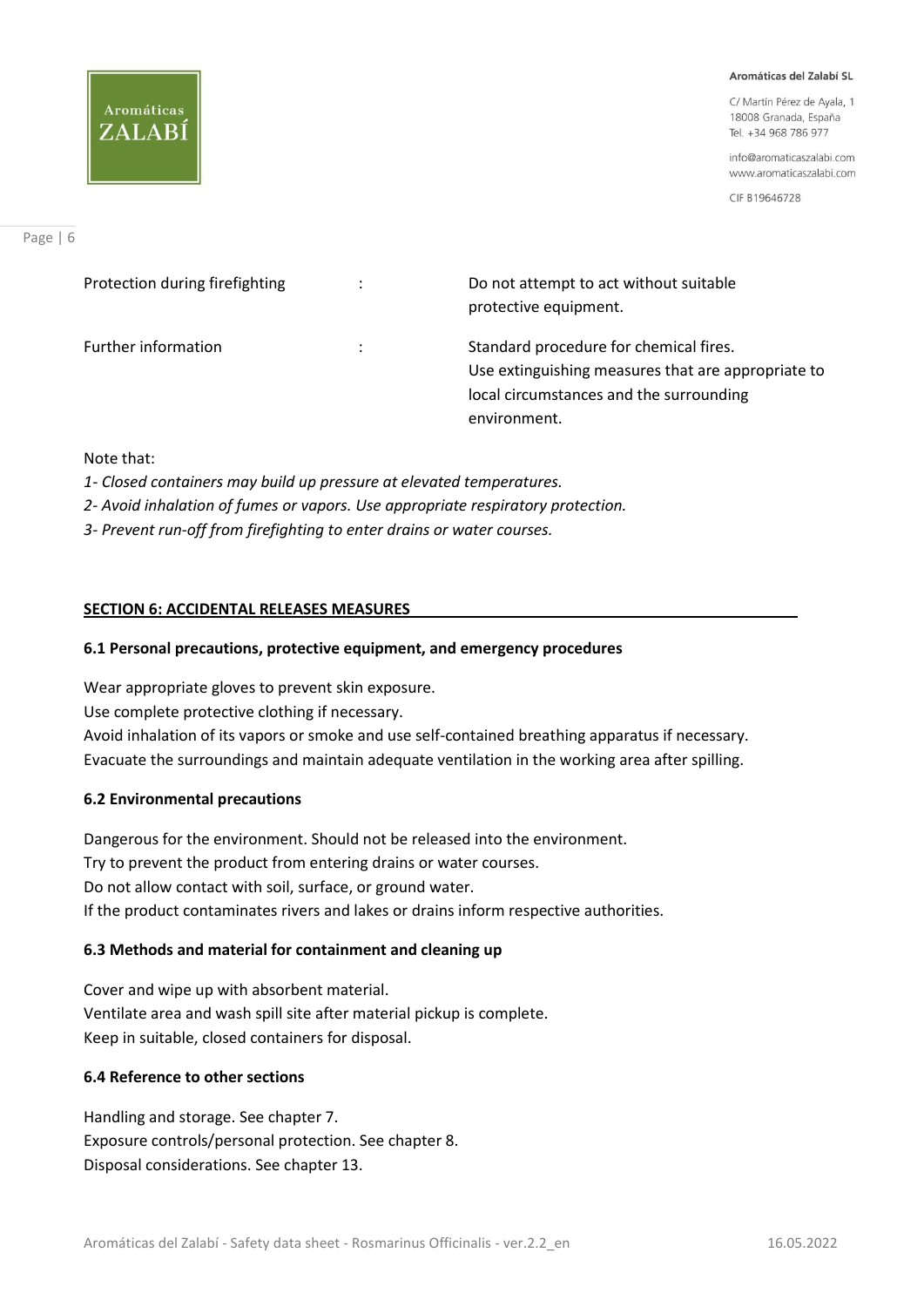

C/ Martín Pérez de Ayala, 1 18008 Granada, España Tel. +34 968 786 977

info@aromaticaszalabi.com www.aromaticaszalabi.com

CIF B19646728

| <b>SECTION 7: HANDLING AND STORAGE</b>                           |  |                                                                                                                                                                                                                |  |
|------------------------------------------------------------------|--|----------------------------------------------------------------------------------------------------------------------------------------------------------------------------------------------------------------|--|
| 7.1 Precautions for safe handling                                |  |                                                                                                                                                                                                                |  |
| Advise on safe handling                                          |  | Smoking, eating, and drinking should be prohibited<br>in the application area.                                                                                                                                 |  |
| Heat and ignition sources                                        |  | Keep away from heat, hot surfaces, sparks, open<br>flames, and other ignition sources. DO NOT SMOKE.                                                                                                           |  |
| Hygiene measures                                                 |  | General industrial hygiene practice.                                                                                                                                                                           |  |
| 7.2 Conditions for safe storage, including any incompatibilities |  |                                                                                                                                                                                                                |  |
| Requirements for storage<br>areas and containers                 |  | Electrical installations / working materials must<br>comply with the technological safety standards.<br>Keep containers sealed and in a fresh, dry, and well<br>ventilated area away from sources of ignition. |  |
| Advice on common storage                                         |  | No materials to be especially mentioned.                                                                                                                                                                       |  |
| Other data                                                       |  | No decomposition if stored and applied as directed.                                                                                                                                                            |  |

# **7.3 Specific end use(s)**

Raw material used in flavoring preparations and/or perfumery. No additional information available.

# **SECTION 8: EXPOSURE CONTROLS/PERSONAL PROTECTION**

# **8.1 Control parameters**

Inhalation of alpha pinene, camphene, beta pinene, cis ocimene and or delta-3-carene, may cause long-term systemic effects.

# **8.2 Exposure controls**

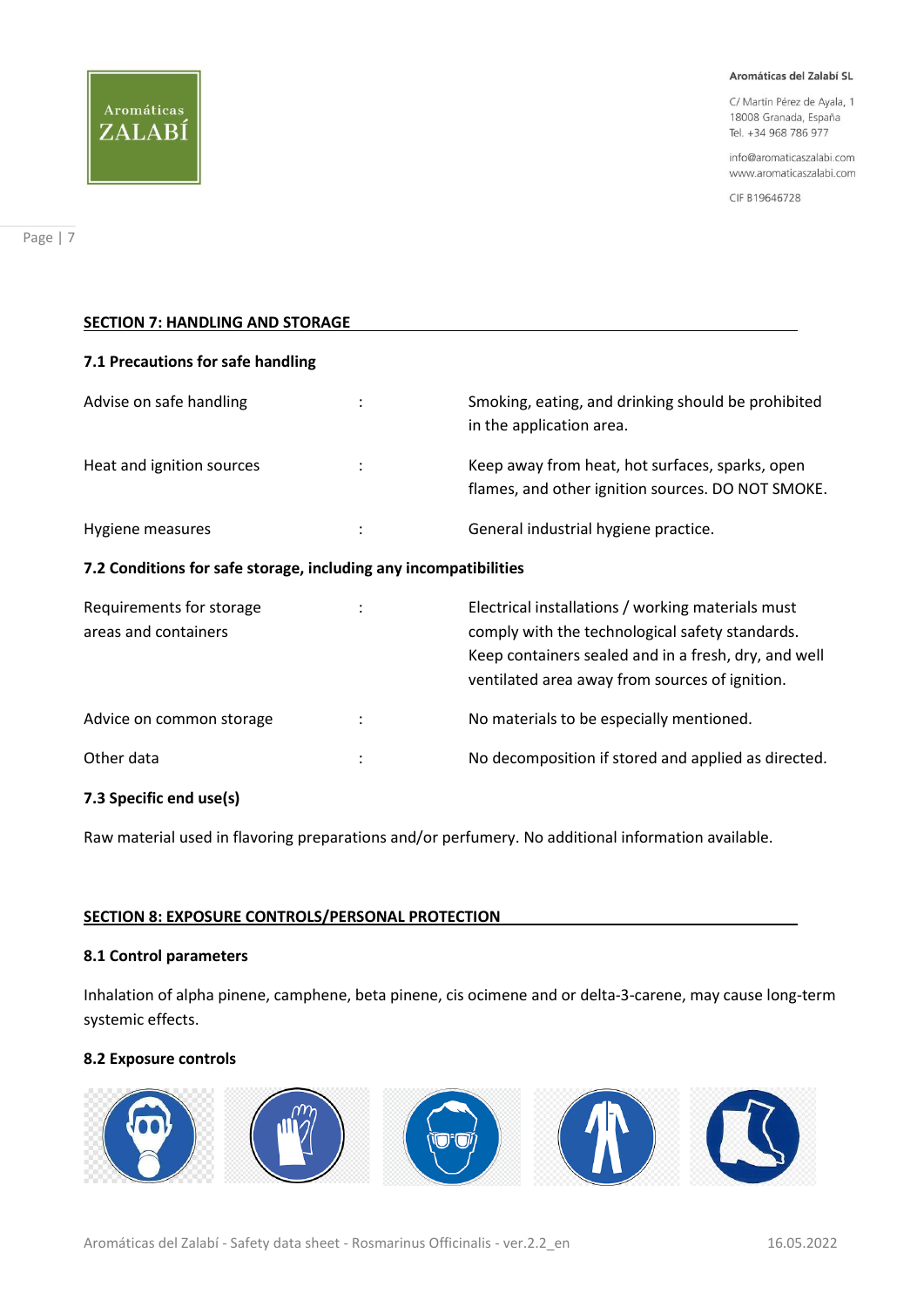C/ Martín Pérez de Ayala, 1 18008 Granada, España Tel. +34 968 786 977

info@aromaticaszalabi.com www.aromaticaszalabi.com

CIF B19646728

| Respiratory protection |                | Filtering mask for protection against vapors and<br>particles.<br>CEN standards: EN 136, EN 140, EN 149, EN 405                                                  |
|------------------------|----------------|------------------------------------------------------------------------------------------------------------------------------------------------------------------|
| Hand protection        |                | «CE» marking, Category III.<br>Protective gloves.<br>CEN standards: EN 374-1, EN 374-2, EN 374-3, EN 420<br>«CE» marking, Category II                            |
| Eye protection:        | ÷              | Protective goggles with built-in frame.<br>CEN standards: EN 166<br>«CE» marking, Category II                                                                    |
| <b>Skin Protection</b> | $\ddot{\cdot}$ | Anti-static protective clothing.<br>CEN standards: EN 340, EN 1149-1, EN 1149-2,<br>EN 1149-3, EN 1149-5<br>«CE» marking, Category II                            |
| Other protection       | ÷              | Anti-static safety footwear against chemicals.<br>CEN standards: EN ISO 13287, EN 13832-1,<br>EN 13832-2, EN 13832-3, EN ISO 20345<br>«CE» marking, category III |

# **SECTION 9: PHYSICAL AND CHEMICAL PROPERTIES**

# **9.1 Information on basic physical and chemical properties**

| Appearance              | ٠         | Clear mobile liquid.                            |
|-------------------------|-----------|-------------------------------------------------|
| Color                   | $\bullet$ | Colorless to pale yellow or greenish yellow.    |
| Odor                    | $\bullet$ | Aromatic, balsamic, cineole-like, more or less, |
|                         |           | camphoraceous.                                  |
| Density                 | $\cdot$   | 0,892 to 0,910 (g/ml) (20 °C)                   |
| Refractive Index        | $\bullet$ | 1,464 to 1,472 (20 °C)                          |
| <b>Optical Rotation</b> | $\bullet$ | $-6^{\circ}$ to $+8^{\circ}$ (20 $^{\circ}$ C)  |
| Flash point             | $\bullet$ | 43 $^{\circ}$ C                                 |

# **SECTION 10: STABILITY AND REACTIVITY**

**10.1 Reactivity 10.1 Reactivity 10.1 Reactivity**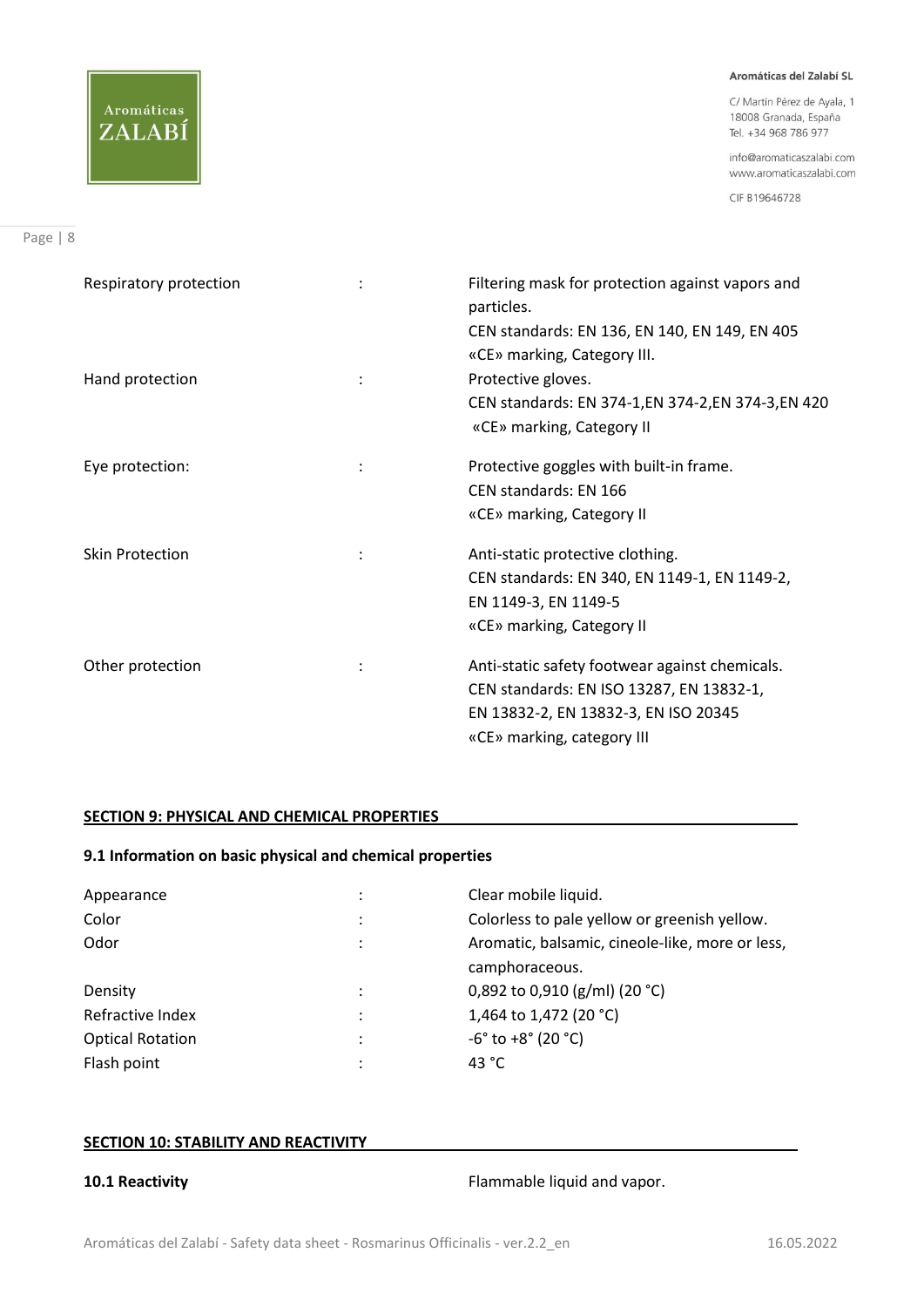C/ Martín Pérez de Ayala, 1 18008 Granada, España Tel. +34 968 786 977

info@aromaticaszalabi.com www.aromaticaszalabi.com

CIF B19646728

| <b>10.2 Chemical stability</b>          | Stable under recommended storage conditions.                                                       |
|-----------------------------------------|----------------------------------------------------------------------------------------------------|
| 10.3 Possibility of hazardous reactions | No hazards to be specially mentioned.                                                              |
| 10.4 Conditions to avoid                | Avoid contact with hot surfaces. Heat. No flames, no<br>sparks. Eliminate all sources of ignition. |
| 10.5 Incompatible materials             | No additional information available.                                                               |
| 10.6 Hazardous decomposition products   | No decomposition if used and stored as directed.                                                   |

# **SECTION 11: TOXICOLOGICAL INFORMATION**

# **11.1 Information on toxicological effects**

| Acute toxicity                    |                      | Not classified based on available information. |
|-----------------------------------|----------------------|------------------------------------------------|
| Skin corrosion/irritation         |                      | Causes skin irritation.                        |
| Serious eye damage/eye irritation | $\ddot{\cdot}$       | Causes serious eye irritation.                 |
| Skin sensitization                | $\ddot{\cdot}$       | May cause an allergic skin reaction.           |
| Respiratory sensitization         | $\ddot{\phantom{a}}$ | Not classified based on available information. |
| Germ cell mutagenicity            | $\ddot{\cdot}$       | Not classified based on available information. |
| Carcinogenicity                   | $\ddot{\phantom{a}}$ | Not classified based on available information. |
| Reproductive toxicity             |                      | Not classified based on available information. |
| STOT - single exposure            | $\ddot{\phantom{a}}$ | May cause damage to organs.                    |
| STOT - repeated exposure          | $\ddot{\phantom{a}}$ | Not classified based on available information. |
| Aspiration toxicity               |                      | May be fatal if swallowed and enters airways.  |

# **SECTION 12: ECOLOGICAL INFORMATION**

**12.2 Persistence and degradability** No data available.

**12.1 Toxicity** Toxic to aquatic life.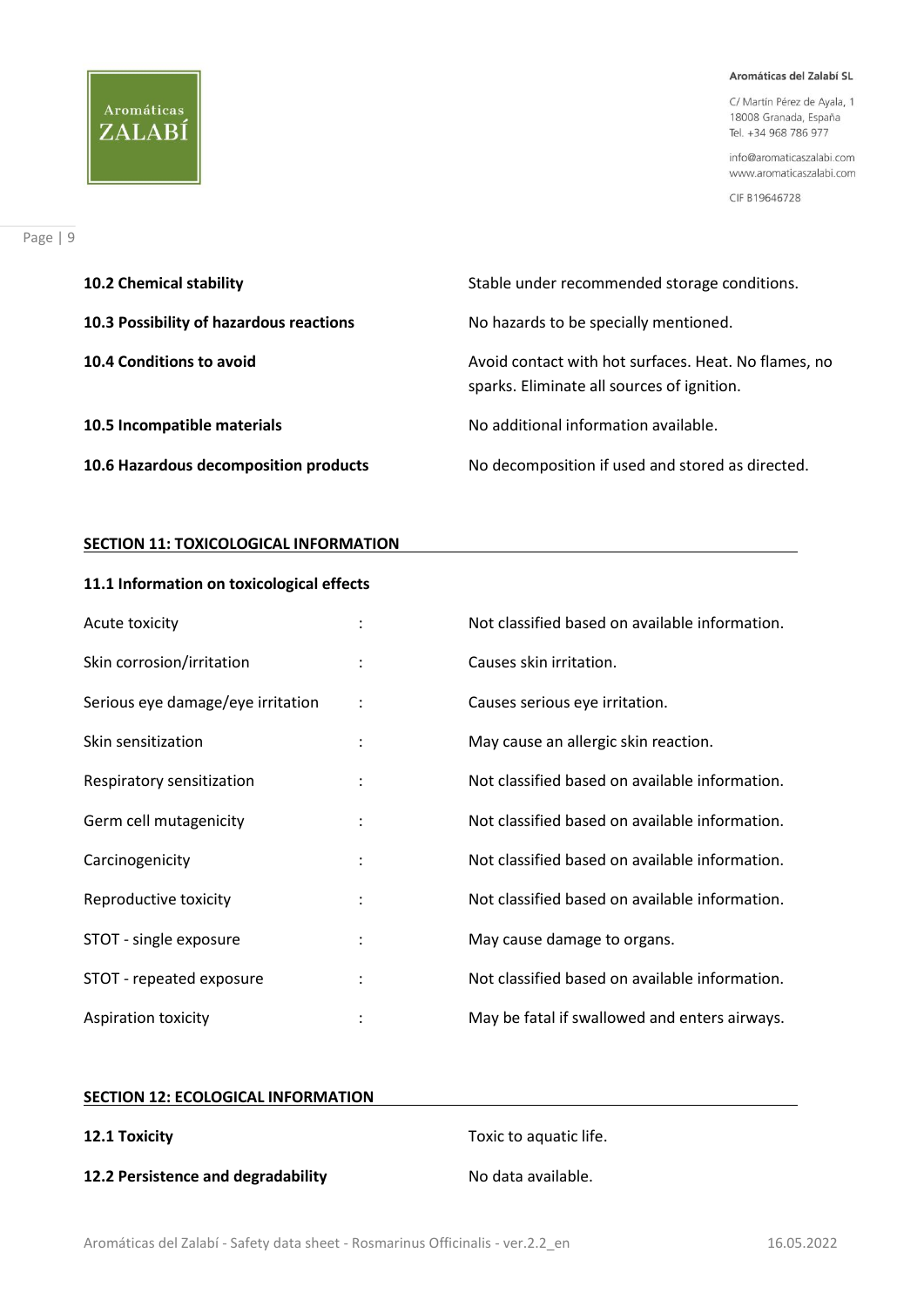C/ Martín Pérez de Ayala, 1 18008 Granada, España Tel. +34 968 786 977

info@aromaticaszalabi.com www.aromaticaszalabi.com

CIF B19646728

| 12.3 Bio accumulative potential         | No data available.                                                                                                                                                                                            |
|-----------------------------------------|---------------------------------------------------------------------------------------------------------------------------------------------------------------------------------------------------------------|
| 12.4 Mobility in soil                   | No data available.                                                                                                                                                                                            |
| 12.5 Results of PBT and vPvB assessment | This substance/mixture contains no components<br>considered to be either persistent, bio accumulative<br>and toxic (PBT), or very persistent and very<br>bio accumulative (vPvB) at levels of 0.1% or higher. |
| 12.6 Other adverse effects              | No data available.                                                                                                                                                                                            |

# **SECTION 13: DISPOSAL CONSIDERATIONS**

# **13.1 Waste treatment methods**

Containers must be disposed of as hazardous waste. Do not re-use empty containers. Dilute the remaining material and neutralize.

Dispose of in accordance with all state and local environmental regulations.

Empty containers should be taken to an approved waste handling site for recycling or disposal. Flammable vapors may accumulate in the container.

# **SECTION 14: TRANSPORT INFORMATION**

|                                  | <b>ADR/RID/ADN</b>                      | <b>IMDG</b>                      | <b>IATA-ICAO</b>                        |
|----------------------------------|-----------------------------------------|----------------------------------|-----------------------------------------|
| <b>UN</b> number                 | <b>UN1169</b>                           | <b>UN1169</b>                    | <b>UN1169</b>                           |
| Proper shipping name             | Extracts, aromatic,<br>liquid           | Extracts, aromatic,<br>liquid    | Extracts, aromatic, liquid              |
| <b>Transport Hazard</b><br>class | 3                                       | 3                                | 3                                       |
| Packing group                    | Ш                                       | Ш                                | Ш                                       |
| Environmentally                  | Environmentally<br>hazardous and marine | Environmentally<br>hazardous and | Environmentally<br>hazardous and marine |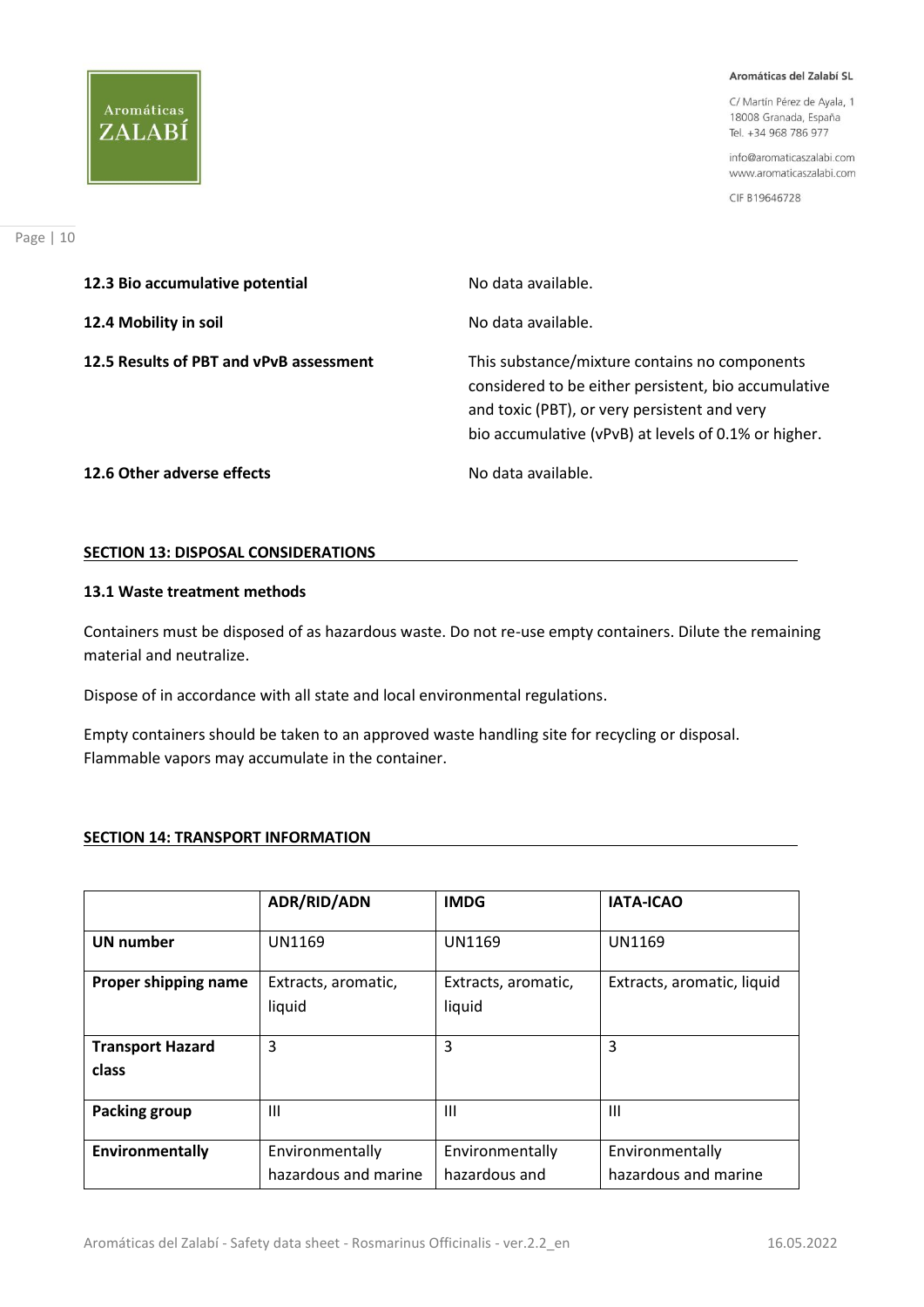# Aromáticas ZALABÍ

#### Aromáticas del Zalabí SL

C/ Martín Pérez de Ayala, 1 18008 Granada, España Tel. +34 968 786 977

info@aromaticaszalabi.com www.aromaticaszalabi.com

CIF B19646728

| hazardous                  | pollutant         | marine pollutant  | pollutant         |
|----------------------------|-------------------|-------------------|-------------------|
| <b>Further information</b> | Flammable liquids | Flammable liquids | Flammable liquids |

# **14.1 Labelling according to RID / ADR, IMCO / IMDG, OACI / IATA**



# **14.2 Special precautions for user.**

Not applicable.

# **14.3 Transport in bulk according to Annex II of MARPOL and the IBC Code.**

Not applicable for product as supplied.

# **SECTION 15: REGULATORY INFORMATION**

**15.1 Safety, health and environmental regulations/legislation specific for the substance or mixture:** 

**Seveso III (directive 2012/18/Eu of the European Parliament and of the Council on the control of major accident hazards involving dangerous substances.**

|                             |                                           | <b>LOWER TIER</b>  | <b>UPPER TIER</b>                                                                                    |  |
|-----------------------------|-------------------------------------------|--------------------|------------------------------------------------------------------------------------------------------|--|
| P <sub>5</sub> c            | <b>FLAMMABLE LIQUIDS</b>                  | 5.000 $t$          | 50.000 t                                                                                             |  |
| E1                          | Environmental hazards                     | 100t               | 200t                                                                                                 |  |
| Volatile organic compounds: |                                           | and control).      | Directive 2010/75/EU of 24 November 2010 on<br>industrial emissions (integrated pollution prevention |  |
|                             | Volatile organic compounds (VOC) content: | 35,3 %, 321,23 g/l |                                                                                                      |  |
|                             |                                           |                    |                                                                                                      |  |

# **15.2 Chemical safety assessment:**

Not required.